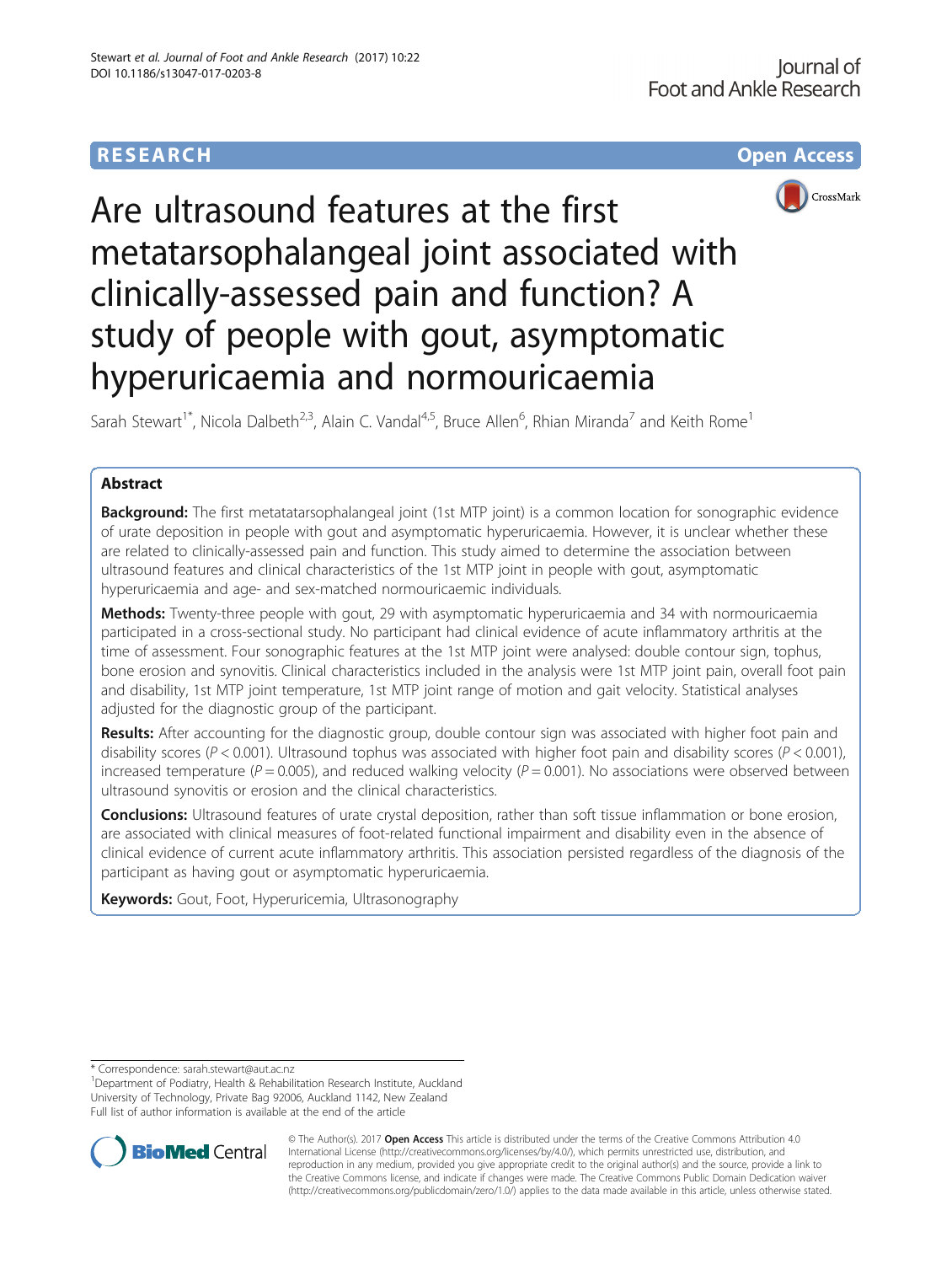## Background

Musculoskeletal ultrasonography has gained notable recognition among imaging modalities used in the assessment of gouty arthritis due to its ability to visualise not only soft tissue inflammation and joint damage, but also monosodium urate (MSU) crystals. Recent sonographic studies have demonstrated MSU deposition and inflammation within musculoskeletal structures in patients with gout even in the absence of current symptoms of acute arthritis [\[1](#page-6-0)–[3](#page-6-0)]. Furthermore, hyperuricaemic individuals, who have never experienced an episode of acute arthritis, also demonstrate subclinical deposition of MSU crystals on ultrasound assessment [\[4](#page-6-0)–[7\]](#page-6-0). The long-term relevance of ongoing subclinical disease activity in these individuals is uncertain.

MSU crystal deposition primarily targets peripheral structures of the lower limbs and individuals with both gout and asymptomatic hyperuricaemia present with high levels of self-reported foot pain and disability when compared to healthy people with normal urate levels [\[8](#page-6-0)]. Biomechanicalbased research has also shown that they demonstrate lower limb functional impairments related to spatiotemporal parameters of gait and plantar foot loading [\[9](#page-6-0)–[11](#page-6-0)].

The first metatarsophalangeal joint (1st MTP joint), which plays an important functional role during the propulsive phase of gait, is the most common joint affected in people with gout. A recent meta-analysis estimated 73% of people with gout experience symptoms of acute arthritis at the 1st MTP joint at least once during the course of their disease [\[12\]](#page-6-0). In addition, patients with gout report persistent 1st MTP joint pain and exhibit local structural and functional changes at this joint including reduced muscular strength, limited joint motion and an increased prevalence of musculoskeletal deformity [\[8\]](#page-6-0).

Associations have been shown between imaging findings and clinical measures of foot pain and function in people with rheumatoid arthritis [\[13](#page-6-0)] and people without arthritis with painful 1st MTP joints [[14](#page-6-0)]. However, it is unclear whether 1st MTP joint sonographic features are related to clinical measures of structure, function and pain in people with gout or asymptomatic hyperuricaemia, despite the important functional role of this joint and its susceptibility to MSU deposition. This study aimed to determine the association between sonographic features and clinical characteristics of the 1st MTP joint in people with gout, asymptomatic hyperuricaemia and age- and sex-matched normouricaemic individuals.

## Methods

We analysed data from a cross-sectional study examining both ultrasound features and foot function in people with gout, asymptomatic hyperuricaemia, and age- and sexmatched normouricaemic controls [[1, 8](#page-6-0), [9\]](#page-6-0). This analysis of the association between ultrasound findings and foot pain and function was pre-specified in the study protocol.

## Participants

Ethical approval for the study was obtained from the AUT Ethics Committee (13/100). All participants provided written informed consent prior to data collection. A total of 86 participants (gout  $n = 23$ , asymptomatic hyperuricaemia  $n = 29$ , and age- and sex-matched normouricaemic controls  $n = 34$ ) were included in the study. This sample size was calculated from existing prevalence rates of the double contour sign at the 1st MTP joint [\[2](#page-6-0), [5](#page-6-0), [15](#page-6-0)–[17](#page-6-0)], which provides approximately 80% power to detect a difference between asymptomatic hyperuricaemia and controls and 87% power to detect a difference between gout and controls at a significance level of 5% against twoside alternatives. Participants with gout were recruited from Auckland District Health Board, New Zealand, using a consecutive sampling technique. All participants with gout fulfilled the 1977 preliminary American Rheumatism Association (ARA) classification criteria for gout [[18](#page-6-0)]. Participants without gout were recruited from Auckland University of Technology (AUT) staff and underwent serum urate capillary testing on the day of the study using a Reflotron® Plus (Roche Diagnostics Ltd., New Zealand). They were stratified into either the asymptomatic hyperuricaemic group (serum urate  $\geq 6.9$  mg/dL) or the normouricaemic control group (serum urate < 6.9 mgl/dL). The three groups were age-and sex-matched. Participants were excluded if they were aged under 20 years (to meet the requirements of the AUT Ethics Committee); had a history of other inflammatory arthritis; were experiencing acute arthritis at the time of the study; had foot and/or ankle surgery in the previous three months; had a history of 1st MTP joint surgery; or lower limb amputation. Demographic data were obtained from all participants including age, gender, ethnicity, body mass index (BMI), current medications and medical history. Additionally, gout disease characteristics were documented for participants with gout including disease duration, flare history and tophus presence.

#### Sonographic features

The ultrasound examination was performed at the AUT Horizon Scanning Clinic by a single experienced musculoskeletal radiologist (BA) who was blinded to all clinical features including gout status and serum urate results. A Phillips iU22 diagnostic ultrasound machine (Bothell, Washington, USA) with a 10 MHz, 55 mm linear array transducer was used. All B-mode settings, including frequency, focal zones, gain and depth were standardised across participants. Bilateral 1st MTP joints were scanned with participants positioned supine with legs extended. A water-based gel was applied to the skin to optimise transducer-skin contact and to provide an acoustic interface. The dorsal, medial and plantar aspects of each joint were scanned using a multi-planar technique, in which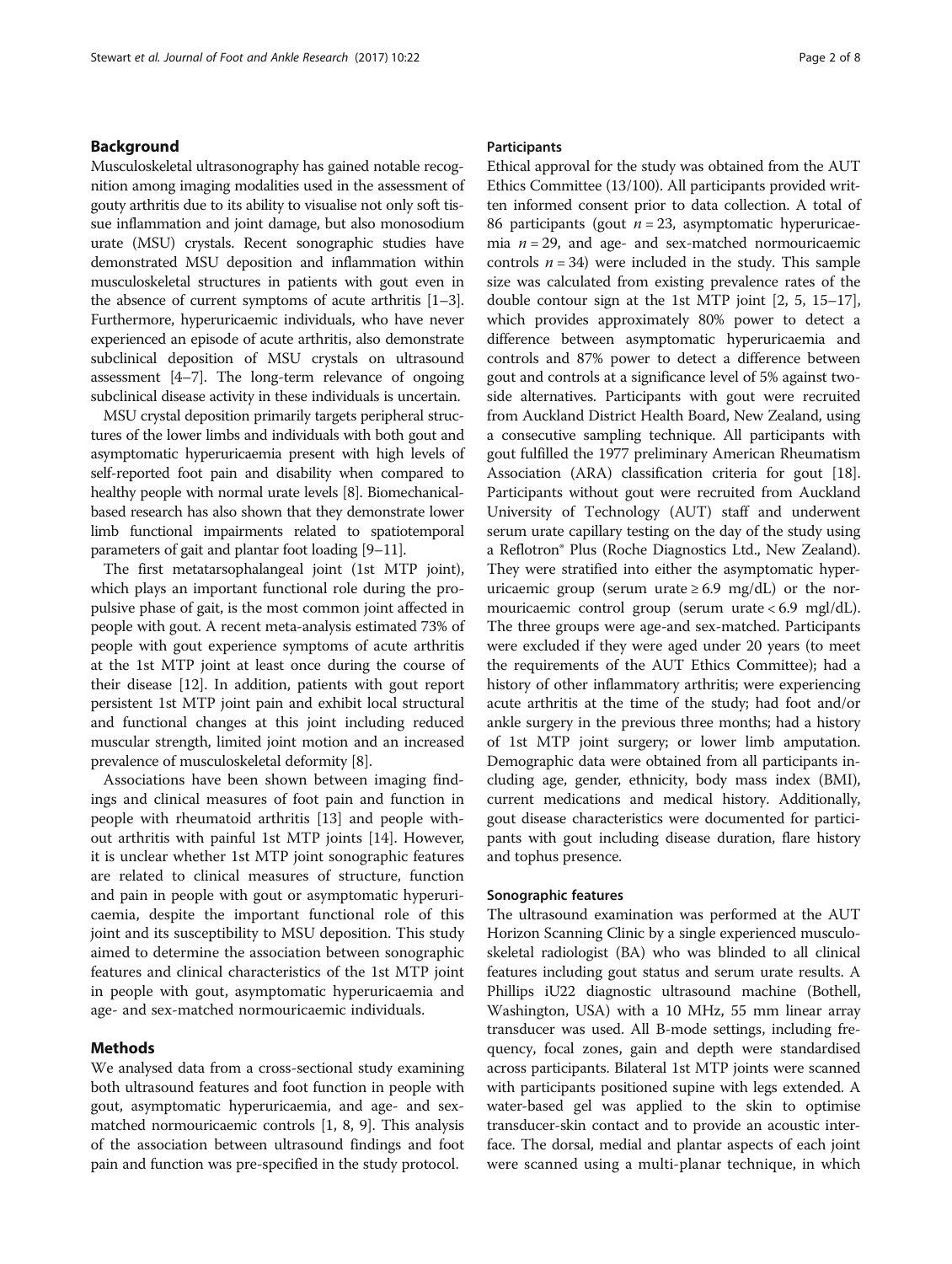transverse and longitudinal planes were imaged. Each joint was maximally dorsiflexed and plantarflexed by the radiologist during scanning to ensure direct visualisation of the articular surface of the first metatarsal head. A dynamic technique was adopted in which the probe insonation angle was manipulated by the sonographer to reduce the occurrence of the cartilage interface sign. Each joint was scanned in B-mode grey scale and then using power Doppler. Power Doppler involved the use of a standardised pulse repetition frequency of 400 to 500 Hz and low wall filters with the gain adjusted to a level just below the disappearance of the colour signs within the bony cortex [[19](#page-6-0), [20](#page-6-0)].

Two musculoskeletal radiologists (BA and RM) who were blinded to all clinical features, including diagnostic group status and serum urate results, and to each other's scores, independently reviewed the static images for the presence of four ultrasound features: the double contour sign, tophus, erosion and synovitis. The double contour sign was defined as an abnormal hyperechoic band over the superficial margin of the articular cartilage, independent of insonation [[21](#page-6-0)]. Tophus was defined as a circumscribed, inhomogeneous, hyperechoic and/or hypoechoic aggregation that may or may not generate a posterior acoustic shadow and that may be surrounded by a small anechoic rim [\[21\]](#page-6-0). Erosions were defined as intra-articular discontinuity of the bone surface, visible in two perpendicular planes [\[21](#page-6-0)]. Synovitis was defined as the presence of the power Doppler signal (including both single and confluent vessel signals) within the joint space [[22](#page-6-0)]. For the purpose of the inferential analyses, ultrasound features were considered present only if scored as present by both readers.

#### Clinical foot assessment

Both right and left 1st MTP joint pain over the past week was assessed using 100 mm Visual Analogue Scales (VAS) anchored with 'no pain' (0 mm) and 'worst pain imaginable' (100 mm). Patient-reported overall foot pain and disability was assessed using the 19-item Manchester Foot Pain and Disability Index (MFPDI) [\[23](#page-6-0)]. Each item was answered 'none of the time' (scored as 0), 'on some days' (scored as 1) or 'on most/every day(s)' (scored as 2) in the past month and a total score out of 38 was summated for each participant.

Temperature of the 1st MTP joint was measured using a DermaTemp 1001 (Exergen Corporation, Massachusetts), which is a hand-held infrared thermographic scanner with an in-built sensor. Participants were given adequate equilibration time in the room (thermostatically controlled at 22 °C  $\pm$  2 °C). Three temperature readings were recorded from the dorsal aspect of the 1st MTP joint for each foot, and the mean of the three trials calculated for use in the inferential analyses.

Passive, non-weight-bearing 1st MTP joint dorsiflexion range of motion (ROM) was measured using a hand-held goniometer (Whitehall Manufacturing Ltd., California, USA) in accordance with the procedure outlined by Hopson and McPoil [\[24](#page-6-0)]. Participants were positioned seated with knees extended and the ankle in neutral. Lines were drawn on the medial aspect of the foot along the sagittal bisections of the first metatarsal and proximal phalanx. The examiner applied a dorsiflexion force to the hallux until it could no longer be passively moved into further extension. The angle between the two bisection lines was measured from the goniometer. Three repeated measurements of right and left feet were taken and the mean for each foot calculated for use in the inferential analyses.

Walking velocity (m/s) during level barefoot walking was collected using the GAITRite system (CIR Systems, Inc., New Jersey, US). The GAITRite is a 700 cm x 90 cm electronic walkway with an active sensor area of 610 cm long and 60 cm wide. The active area contains 23,040 embedded pressure-activated sensors with a spatial resolution of 1.27 cm and a sampling rate of 120 Hz. All data was processed and stored by an IBM compatible computer using GAITRite® gold, Version 3.2 b software. Participants were instructed to walk at their own comfortable walking speed [[25\]](#page-6-0) from a point 100 cm before the walkway and finishing 100 cm past its end to ensure that when they reached the walkway they were walking at a normal speed and momentum. Three trials of barefoot walking were recorded for each participant with adequate rest time between trials and the mean of the three trials used for the inferential analyses.

#### Statistical analysis

All descriptive data were described as mean (SD) for continuous data and frequency (%) for categorical data. All clinical outcome measures were reviewed for normality using the residuals from a linear model. Mixed linear regression models were used to determine the univariate associations between the sonographic features (independent variables) and clinical characteristics (dependent variables) of the 1st MTP joint. The overall models included the sonographic feature as a fixed effect as well as the interaction effect between the sonographic feature and diagnostic group. All models accounted for repeated measures taken from right and left feet through inclusion of a participant-specific random effect and participant-nested random effect for foot-side were added to the model. This analysis produces results identical to an analysis of measures averaged for each footside that would allow for a between-foot-side correlation and also allows for any reweighting required due to missing values. Bonferroni-adjusted significance levels were used for the inferential analyses  $(P < 0.01)$ . Data were analysed using IBM SPSS Statistics version 22.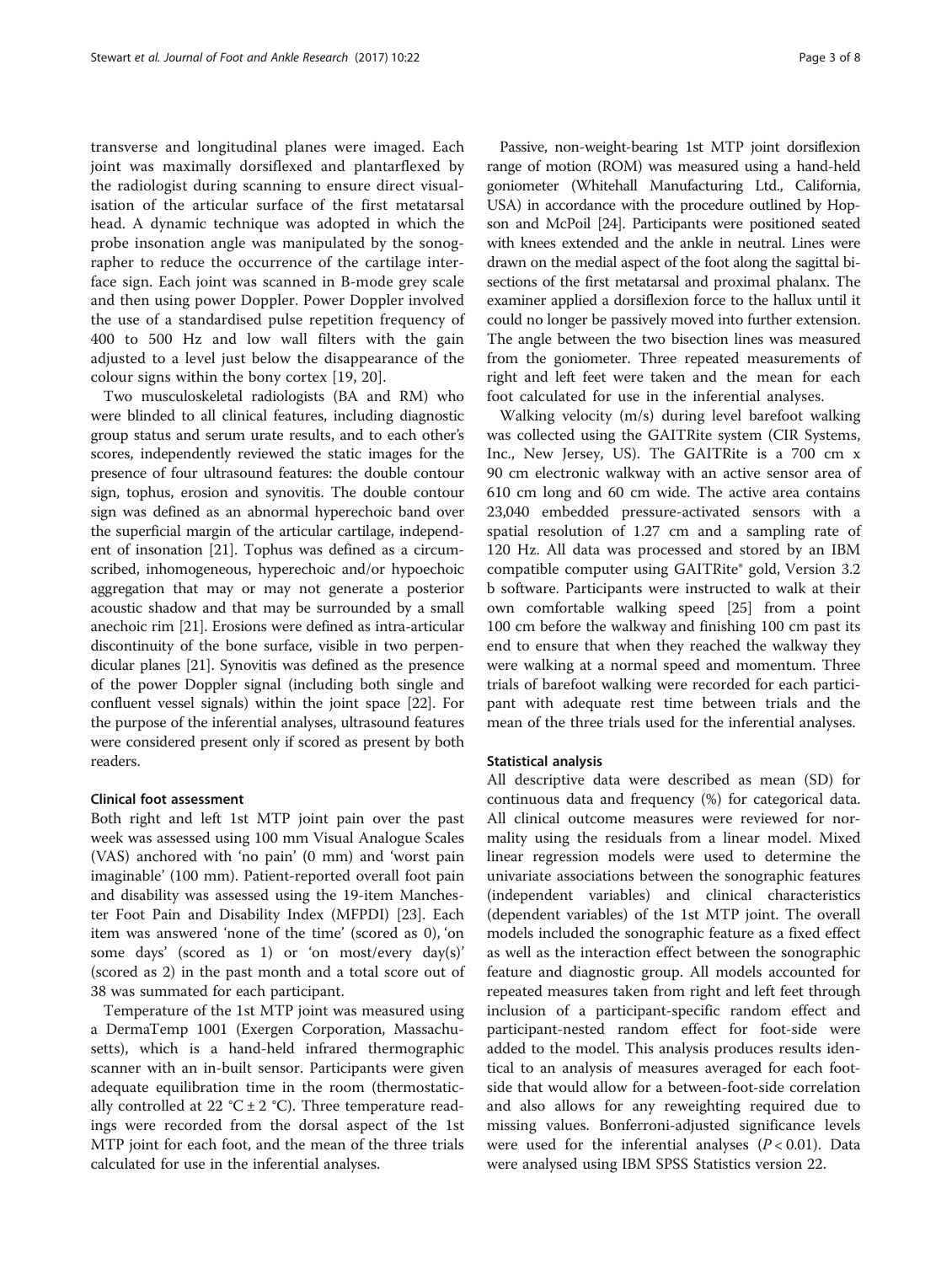## <span id="page-3-0"></span>Table 1 Descriptive statistics for participant, sonographic and clinical characteristics

| Variable                                                                      | Control          | Gout             | Asymptomatic<br>hyperuricaemia |
|-------------------------------------------------------------------------------|------------------|------------------|--------------------------------|
| $\overline{N}$                                                                | 34               | 23               | 29                             |
| Gender, male, n (%)                                                           | 34 (100)         | 23 (100)         | 29 (100)                       |
| Age, years                                                                    | 58 (14)          | 58 (14)          | 58 (19)                        |
| Ethnicity, n (%)                                                              | European 30 (88) | European 14 (61) | European 24 (83)               |
|                                                                               | Maori 1 (3)      | Maori 1 (4)      | Maori 0 (0)                    |
|                                                                               | Pacific 0 (0)    | Pacific 4 (17)   | Pacific 3 (10)                 |
|                                                                               | Asian 3 (9)      | Asian 4 (17)     | Asian 2 (7)                    |
| BMI, kg/m <sup>2</sup>                                                        | 25.0 (2.9)       | 30.8 $(3.8)^a$   | 29.3 $(5.9)^a$                 |
| Diuretic use, n (%)                                                           | 4(12)            | 3(13)            | 7(24)                          |
| NSAID use, n (%)                                                              | 7(21)            | 14 $(61)^a$      | 11(38)                         |
| Prednisone use, n (%)                                                         | 0(0)             | 5(22)            | 0(0)                           |
| Hypertension, n (%)                                                           | 9(26)            | $16(70)^a$       | $16(55)^a$                     |
| Cardiovascular disease, n (%)                                                 | 1(3)             | $6(26)^a$        | 5(17)                          |
| Diabetes, n (%)                                                               | 2(6)             | 4(17)            | 1(3)                           |
| Serum urate, mg/dl                                                            | 5.4(1.0)         | 5.9(1.7)         | 7.7 $(0.8)^a$                  |
| Disease duration, years                                                       |                  | 18(11)           |                                |
| Number of acute flares in preceding 3 months                                  |                  | 1.4(1.4)         |                                |
| 1MTP flares in preceding 3 months, n (%)                                      |                  | 6(26)            |                                |
| History of 1st MTP joint flares, n (%)                                        |                  | 19 (83)          |                                |
| Presence of clinically-evident tophi at any site, n (%)                       |                  | 17(74)           |                                |
| Presence of clinically-evident tophi at the 1st MTP joint, n (%) <sup>b</sup> |                  | 6(13)            |                                |
| Urate lowering therapy <sup>b</sup> , $n$ (%)                                 |                  | 22 (96)          |                                |
| Microscopically-proven gout, n (%)                                            |                  | 6(26)            |                                |
| US double contour sign <sup>b</sup> , n (%)                                   | 9(13)            | 17 (37)          | 21 (36)                        |
| US tophus <sup>b</sup> , n (%)                                                | 0(0)             | 6(13)            | 0(0)                           |
| US erosion <sup>b</sup> , $n$ (%)                                             | 2(3)             | 15 (33)          | 1(2)                           |
| US synovitis <sup>b</sup> , n (%)                                             | 5(7)             | 20 (44)          | 2(3)                           |
| 1st MTP joint pain VAS <sup>b</sup> , mm                                      | 1.6(4.0)         | 8.5 (15.6)       | 6.9(15.1)                      |
| Manchester Foot Pain and Disability Index                                     | 1.8(6.0)         | 13.4 (10.8)      | 3.4(4.8)                       |
| 1st MTP joint range of motion <sup>b</sup> , °                                | 77.6 (17.4)      | 59.0 (19.6)      | 76.5 (16.9)                    |
| 1st MTP joint temperature <sup>b</sup> , °C                                   | 25.3(2.1)        | 27.4 (2.8)       | 26.1(2.2)                      |
| Gait velocity, m/s                                                            | 1.05(0.19)       | 0.88(0.17)       | 1.05(0.24)                     |

Values presented as mean (SD) unless otherwise indicated. <sup>a</sup>Significantly different from control group (P<0.05). <sup>b</sup>Values are based on joints (controls = 68 joints; gout = 46 joints; asymptomatic hyperuricaemia = 58 joints). BMI body mass index, NSAID non-steroidal anti-inflammatory drugs, US ultrasound, VAS Visual Analogue Scale, <sup>o</sup> degrees

| <b>Table 2</b> Association between clinical characteristics and presence of the double contour sign |  |
|-----------------------------------------------------------------------------------------------------|--|
|-----------------------------------------------------------------------------------------------------|--|

|                                           | Least squares mean |        | Diff.   | 95% CI for Diff. |        |                      |
|-------------------------------------------|--------------------|--------|---------|------------------|--------|----------------------|
|                                           | Present            | Absent |         | Lower            | Upper  |                      |
| 1st MTP joint Pain VAS, mm                | 3.4                | 7.0    | 3.5     | $-1.0$           | 8.0    | 0.12                 |
| Manchester Foot Pain and Disability Index | 10.1               | 4.8    | $-5.4$  | $-7.8$           | $-2.9$ | < 0.001 <sup>a</sup> |
| 1st MTP joint range of motion,°           | 68.8               | 72.2   | 2.4     | $-3.2$           | 8.1    | 0.40                 |
| 1st MTP joint temperature, °C             | 26.8               | 26.0   | $-0.8$  | $-1.5$           | 0.1    | 0.018                |
| Walking velocity, m/s                     | 1.02               | 1.00   | $-0.02$ | $-0.10$          | 0.05   | 0.52                 |

Results are presented adjusted for diagnostic group. <sup>a</sup>Significantly different at Bonferroni-adjusted level of < 0.01. Diff. Difference in mean estimate between presence and absence, CI Confidence Interval, 1st MTP joint first metatarsophalangeal joint, <sup>o</sup> degrees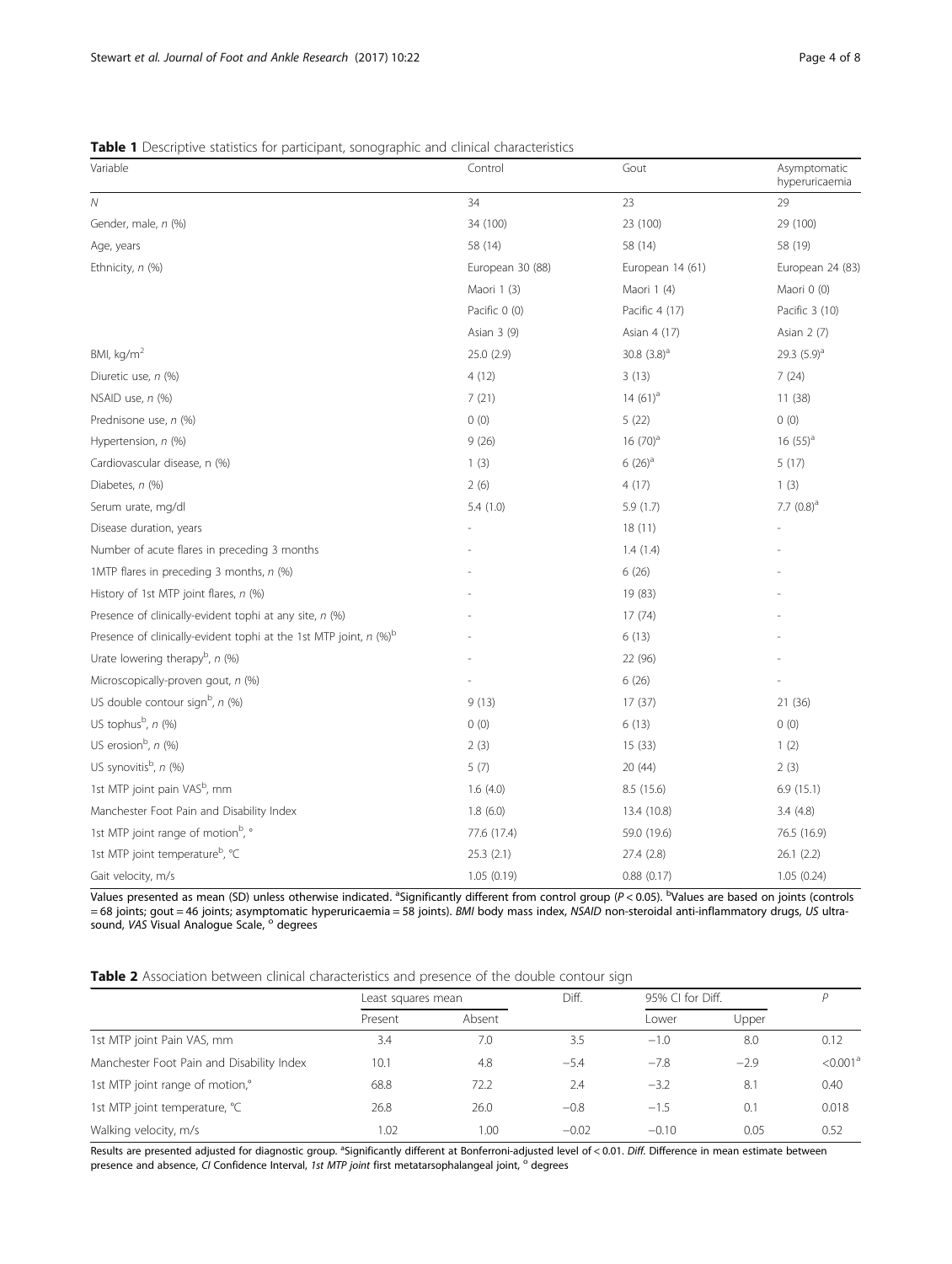#### Table 3 Association between clinical characteristics and presence of tophus

|                                           | Least squares mean |        | Diff.   | 95% CI for Diff. |        |                      |
|-------------------------------------------|--------------------|--------|---------|------------------|--------|----------------------|
|                                           | Present            | Absent |         | Lower            | Upper  |                      |
| 1st MTP joint Pain VAS, mm                | 2.4                | 6.0    | 3.6     | $-7.0$           | 14.3   | 0.50                 |
| Manchester Foot Pain and Disability Index | 19.8               | 5.9    | $-13.9$ | $-19.7$          | $-8.1$ | < 0.001 <sup>a</sup> |
| 1st MTP joint range of motion, °          | 55.1               | 71.2   | 16.1    | 2.4              | 29.7   | 0.021                |
| 1st MTP joint temperature, °C             | 28.6               | 26.2   | $-2.3$  | $-3.9.$          | $-0.7$ | $0.005^a$            |
| Walking velocity, m/s                     | 0.88               | 1.00   | 0.11    | 0.05             | 0.18   | 0.001 <sup>a</sup>   |

Results are presented adjusted for diagnostic group. <sup>a</sup>Significantly different at Bonferroni-adjusted level of < 0.01. Diff. Difference in mean estimate between presence and absence, CI Confidence Interval, 1st MTP joint first metatarsophalangeal joint, <sup>o</sup> degrees

## Results

All participants were men with a mean age of 58 years and predominantly of European ethnicity (Table [1](#page-3-0)). Participants with gout and asymptomatic hyperuricaemia had significantly higher BMI compared to the controls  $(P < 0.05)$ . Participants with gout had a mean (SD) disease duration of 18 (11) years. Eighty-three percent had a history of 1st MTP joint acute arthritis and 26% had clinical evidence of 1st MTP joint tophi. Descriptive statistics for the ultrasound features and clinical characteristics are also presented in Table [1.](#page-3-0)

The distribution of residuals from the linear models for all continuous outcome measures demonstrated sufficient normality to carry out parametric testing. The interaction effect between the sonographic feature and diagnostic group was significant  $(P < 0.05)$  in the majority of analyses (data not reported), indicating that associations between the ultrasound and clinical variables were different across groups. After accounting for the diagnostic group, presence of the double contour sign was significantly associated with higher MFPDI scores  $(P < 0.001)$  (Table [2\)](#page-3-0). After accounting for the diagnostic group presence of tophus was significantly associated with higher MFPDI scores  $(P < 0.001)$ , increased 1st MTP joint temperature ( $P = 0.005$ ) and reduced walking velocity  $(P = 0.001)$  (Table 3). No associations were observed between erosion and the clinical characteristics (Table 4) or synovitis and the clinical characteristics (Table [5\)](#page-5-0).

## **Discussion**

This study sought to identify the association between sonographic features of urate deposition, bone erosion and soft tissue inflammation at the 1st MTP joint and clinically-assessed outcomes related to pain, structure and function of the 1st MTP joint while accounting for the diagnosis of the participant as having gout, asymptomatic hyperuricaemia or normouricaemia.

Both sonographic features of MSU deposition, double contour sign and tophus, were associated with increased overall patient-reported foot pain and disability. Previous research has shown that pain and functional limitations related to the feet and lower limbs are a persistent finding in people with gout and asymptomatic hyperuricaemia, even in the absence of acute arthritis [\[8](#page-6-0), [26, 27](#page-6-0)]. Our findings indicate that urate deposition, rather than soft tissue or bone changes, may be associated with foot-related pain and disability. The lack of association between the double contour sign and other clinical characteristics may be related to the overall low prevalence of the double contour sign in the participants. This may be related to difficulty in differentiating this sign from the normal cartilage interface reflection in addition to the moderate inter-observer reliability [\[1](#page-6-0)].

The presence of tophus at the 1st MTP joint was also associated with increased local temperature, which is a clinical feature of underlying inflammation. The presence of larger urate deposits, in the form of tophi, may represent a more progressive disease and an environment more

| <b>Table 4</b> Association between clinical characteristics and presence of erosion |  |  |
|-------------------------------------------------------------------------------------|--|--|
|-------------------------------------------------------------------------------------|--|--|

| Least squares mean |        | Diff.  | 95% CI for Diff. |       |       |  |
|--------------------|--------|--------|------------------|-------|-------|--|
| Present            | Absent |        | l ower           | Upper |       |  |
| 3.1                | 6.3    | 3.2    | $-6.0$           | 12.4  | 0.49  |  |
| 6.6                | 5.6    | $-1.0$ | $-6.9$           | 4.9   | 0.75  |  |
| 66.2               | 71.2   | 5.0    | $-4.8$           | 14.8  | 0.32  |  |
| 25.1               | 26.2   |        | 0.1              | 2.1   | 0.040 |  |
| 0.95               | 1.00   | 0.05   | $-0.11$          | 0.21  | 0.53  |  |
|                    |        |        |                  |       |       |  |

Results are presented adjusted for diagnostic group. Diff. Difference in mean estimate between presence and absence, CI Confidence Interval, 1st MTP joint first metatarsophalangeal joint, ° degrees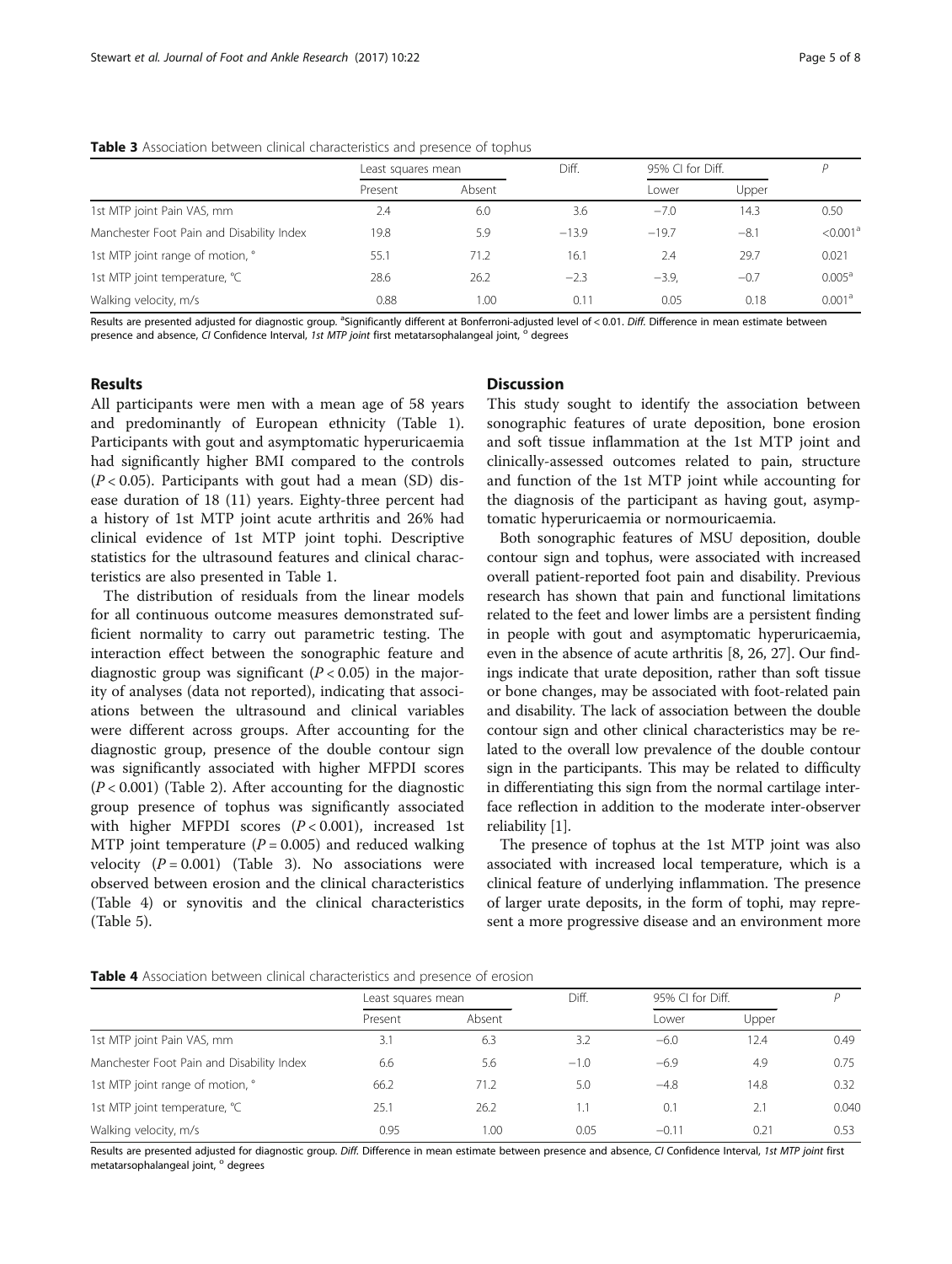|                                           | Least squares mean |        | Diff.  | 95% CI for Diff. |       |      |
|-------------------------------------------|--------------------|--------|--------|------------------|-------|------|
|                                           | Present            | Absent |        | Lower            | Upper |      |
| 1st MTP joint Pain VAS, mm                | 5.7                | 5.7    | 0.0    | $-6.7$           | 6.8   | 0.99 |
| Manchester Foot Pain and Disability Index | 8.4                | 5.8    | $-2.7$ | $-6.9$           | 1.6   | 0.21 |
| 1st MTP joint range of motion, °          | 66.3               | 71     | 4.7    | $-2.5$           | 12.0  | 0.20 |
| 1st MTP joint temperature, °C             | 26.8               | 26.2   | $-0.6$ | $-1.4$           | 0.2   | 0.13 |
| Walking velocity, m/s                     | 0.94               | 1.01   | 0.07   | $-0.06$          | 0.19  | 0.29 |

#### <span id="page-5-0"></span>Table 5 Association between clinical characteristics and presence of synovitis

Results are presented adjusted for diagnostic group. Diff. Difference in mean estimate between presence and absence, CI Confidence Interval, 1st MTP joint first metatarsophalangeal joint, <sup>o</sup> degrees

prone to chronic inflammation, and therefore increased temperature, as a result of continuous mechanical stress in the joint during gait. In contrast, no relationship was observed between synovitis (a direct measure of increased soft tissue vascularisation) and increased temperature. It may be that participants with synovitis in the current study had only a mild Doppler signal [[1\]](#page-6-0), which may not have been severe enough to be seen in clinical thermal variations. It may be that the relationship between synovitis and temperature would be more pronounced in patients experiencing current acute flares, who experience a higher prevalence of more prominent Doppler signal [[28](#page-6-0)]. This is consistent with studies in rheumatoid arthritis, which have detected sonographic evidence of synovitis despite the absence of any clinical features of inflammation [\[29](#page-6-0)–[32](#page-7-0)].

The reduction in walking velocity in those with 1st MTP joint tophus may be a result of the inability to achieve the required 65° of dorsiflexion at the joint necessary for efficient propulsion in combination with reduced 1st MTP joint plantarflexion strength and foot pain [[8\]](#page-6-0). This may support previously proposed hypotheses that altered walking patterns adopted by people with gout are related to pain-avoidance strategies and inefficient 1st MTP joint function [\[9](#page-6-0)–[11\]](#page-6-0).

The findings from this study should be considered in light of a number of limitations. Firstly, recruitment of participants was undertaken prior to publication of the 2015 ACR/EULAR classification criteria for gout [[33](#page-7-0)] and the majority of the participants with gout were classified based on the 1977 ACR clinical criteria, which has limited specificity [[34](#page-7-0)]. Participants with normouricaemia and hyperuricaemia were classified based on a single measure of serum urate, which may have reduced accuracy compared with multiple measurements over a longer time period. The sampling technique used in the current study resulted in all male participants, meaning the results may not be generalisable to both genders. The adoption of a higher frequency transducer during scanning may have enhanced the ultrasound findings. The cross-sectional design of the study limits the ability to

determine whether sonographic features at the 1st MTP joint preceded or were a consequence of the clinical characteristics. Finally, concomitant osteoarthritis, which was not assessed in the current study, is highly prevalent at the 1MTP in people with gout [[35](#page-7-0)], and may contribute to their functional impairment and disability. The current study was limited to sonographic assessment of the  $1<sup>st</sup> MTP$  joint, and further assessment of other foot and ankle structures for urate deposition, soft tissue and osseous changes, may provide further insight into the impact of sonographic features on overall foot-related pain and disability. Additionally, further longitudinal research may explore the role of foot and ankle structure and function in predicting crystal deposition, inflammation and osseous erosion in individuals with asymptomatic hyperuricaemia.

## Conclusions

In conclusion, this study has shown that sonographic features of MSU deposition, rather than soft tissue inflammation or bone erosion, are associated with clinically evident foot-related pain, impairment and functional disability. This may explain why these individuals with asymptomatic hyperuricaemia, who lacked sonographic features of soft tissue and bone involvement at the 1st MTP joint [[1](#page-6-0)], still presented with high levels of foot pain and disability [[8\]](#page-6-0) and exhibited gait impairments [[9\]](#page-6-0) when compared with normouricaemic individuals.

#### Abbreviations

1st MTP joint: first metatarsophalangeal joint; ARA: American Rheumatism Association; AUT: Auckland University of Technology; BMI: body mass index; MFPDI: Manchester foot pain and disability index; MSU: monosodium urate; ROM: range of motion; VAS: visual analogue scale

#### Acknowledgements

None.

#### Funding

This study was funded by Arthritis New Zealand.

#### Availability of data and materials

The datasets used and analysed during the current study are available from the corresponding author on reasonable request.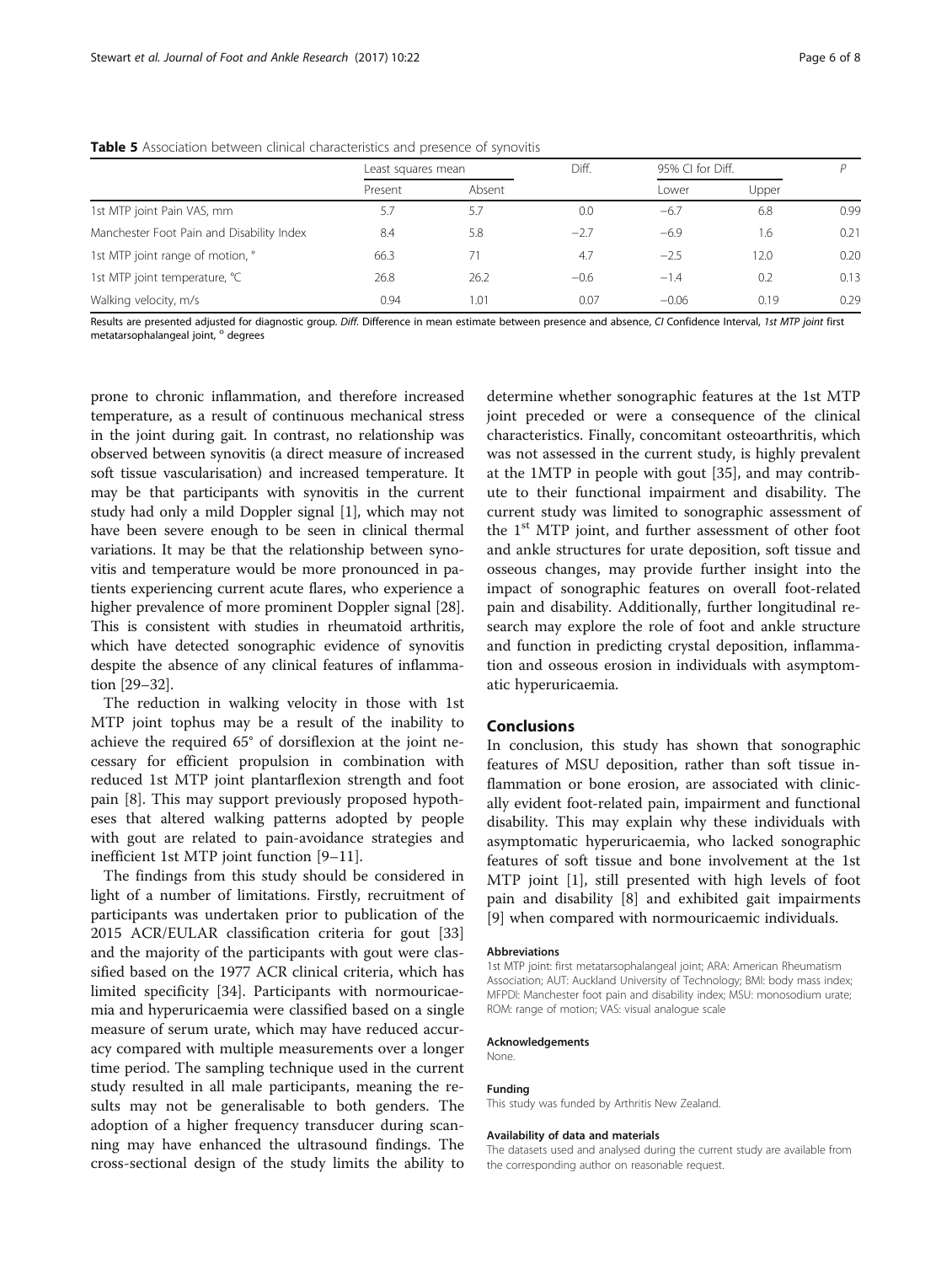#### <span id="page-6-0"></span>Author's contributions

SS made substantial contributions to conception and design of the study, undertook all clinical data collection, contributed to analysis and interpretation of data and to writing the manuscript. ND made substantial contributions to conception and design, to interpretation of data and to writing the manuscript. AV made substantial contribution to the conception and design of the study, analysis and interpretation of the data and to writing the manuscript. BA and RM undertook all sonographic data collection, contributed to the interpretation of the data and to writing of the manuscript. KR made substantial contributions to conception and design, to interpretation of data and to writing the manuscript. All authors were involved in drafting of the manuscript or revising it critically for important intellectual content. All authors read and approved the final manuscript.

#### Competing interests

ND has received personal fees or grants from Takeda, Teijin, Menarini, Pfizer, AstraZeneca, Ardea, Crealta, Cymabay, and Fonterra. The other authors declare no competing interests.

#### Consent for publication

Not applicable.

#### Ethics approval and consent to participate

The study was approved by the Auckland University of Technology Ethics Committee (13/100). All participants provided written informed consent.

#### Publisher's Note

Springer Nature remains neutral with regard to jurisdictional claims in published maps and institutional affiliations.

#### Author details

<sup>1</sup>Department of Podiatry, Health & Rehabilitation Research Institute, Auckland University of Technology, Private Bag 92006, Auckland 1142, New Zealand. <sup>2</sup> Faculty of Medical and Health Sciences, The University of Auckland, Private Bag 92019, Auckland 1142, New Zealand. <sup>3</sup>Department of Rheumatology, Auckland District Health Board, P.O. Box 92189, Auckland, New Zealand. 4 Department of Biostatistics & Epidemiology, Faculty of Health and Environmental Sciences, Auckland University of Technology, Private Bag 92006, Auckland 1142, New Zealand. <sup>5</sup>Health Intelligence & Informatics, Ko Awatea, Counties Manukau Health, Private Bag 93311, Auckland 1640, New Zealand. <sup>6</sup>Horizon Radiology, Auckland University of Technology North Shore Campus, AA Building, 90 Akoranga Drive, Northcote, Auckland, New Zealand. <sup>7</sup> Auckland City Hospital Radiology, Auckland District Health Board, P.O Box 92189, Auckland, New Zealand.

### Received: 5 April 2017 Accepted: 15 May 2017 Published online: 22 May 2017

#### References

- 1. Stewart S, Dalbeth N, Vandal AC, Allen B, Miranda R, Rome K. Ultrasound features of the first metatarsophalangeal joint in gout and asymptomatic hyperuricaemia: comparison with normouricaemic individuals. Arthritis Care Res 2016 Published on 16 September 2016. doi[:10.1002/acr.23082](http://dx.doi.org/10.1002/acr.23082)
- 2. Wright SA, Filippucci E, McVeigh C, Grey A, McCarron M, Grassi W, et al. High-resolution ultrasonography of the first metatarsal phalangeal joint in gout: a controlled study. Ann Rheum Dis. 2007;66:859–64.
- Schueller-Weidekamm C, Schueller G, Aringer M, Weber M, Kainberger F. Impact of sonography in gouty arthritis: comparison with conventional radiography, clinical examination, and laboratory findings. Eur J Radiol. 2007; 62:437–43.
- 4. De Miguel E, Puig JG, Castillo C, Peiteado D, Torres RJ, Martín-Mola E. Diagnosis of gout in patients with asymptomatic hyperuricaemia: a pilot ultrasound study. Ann Rheum Dis. 2012;71:157–8.
- Pineda C, Amezcua-Guerra LM, Solano C, Rodriguez-Henríquez P, Hernández-Díaz C, Vargas A, et al. Joint and tendon subclinical involvement suggestive of gouty arthritis in asymptomatic hyperuricemia: an ultrasound controlled study. Arthritis Res Ther. 2011;13:R4–R.
- 6. Reuss-Borst MA, Pape CA, Tausche AK. Hidden gout- Ultrasound findings in patients with musculo-skeletal problems and hyperuricemia. Springerplus. 2014;3:592–8.
- 7. Puig JG, de Miguel E, Castillo MC, Rocha AL, Martínez MA, Torres RJ. Asymptomatic hyperuricemia: impact of ultrasonography. Nucleosides Nucleotides Nucleic Acids. 2008;27:592–5.
- Stewart S, Dalbeth N, Vandal AC, Rome K. Characteristics of the first metatarsophalangeal joint in gout and asymptomatic hyperuricaemia: a cross-sectional observational study. J Foot Ankle Res. 2015;8:41–9.
- Stewart S, Dalbeth N, Vandal AC, Rome K. Spatiotemporal gait parameters and plantar pressure distribution during barefoot walking in people with gout and asymptomatic hyperuricemia: comparison with healthy individuals with normal serum urate concentrations. J Foot Ankle Res. 2016;9:1-9.
- 10. Stewart S, Morpeth T, Dalbeth N, Vandal AC, Carroll M, Davidtz L. Footrelated pain and disability and spatiotemporal parameters of gait during self-selected and fast walking speeds in people with gout: a two-arm cross sectional study. Gait Posture. 2015;44:18–22.
- 11. Rome K, Survepalli D, Sanders A, Lobo M, McQueen FM, McNair P. Functional and biomechanical characteristics of foot disease in chronic gout: a case–control study. Clin Biomech. 2011;26:90–4.
- 12. Stewart S, Dalbeth N, Vandal AC, Rome K. The first metatarsophalangeal joint in gout: a systematic review and meta-analysis. BMC Musculoskelet Disord. 2016;17:69–84.
- 13. Baker JF, Conaghan PG, Emery P, Baker DG, Ostergaard M. Relationship of patient-reported outcomes with MRI measures in rheumatoid arthritis. Ann Rheum Dis 2016 Published on 18 July 2016. doi: [10.1136/annrheumdis-](http://dx.doi.org/10.1136/annrheumdis-2016-209463)[2016-209463](http://dx.doi.org/10.1136/annrheumdis-2016-209463)
- 14. Keen HI, Redmond A, Wakefield RJ, Freeston J, Grainger AJ, Hensor EMA, et al. An ultrasonographic study of metatarsophalangeal joint pain: synovitis, structural pathology and their relationship to symptoms and function. Ann Rheum Dis. 2011;70:2140–3.
- 15. Howard RG, Pillinger MH, Gyftopoulos S, Thiele RG, Swearingen CJ, Samuels J. Reproducibility of musculoskeletal ultrasound for determining monosodium urate deposition: concordance between readers. Arthritis Care Res. 2011;63:1456–62.
- 16. Ottaviani S, Allard A, Bardin T, Richette P. An exploratory ultrasound study of early gout. Clin Exp Rheumatol. 2011;29:816–21.
- 17. Naredo E, Uson J, Jiménez-Palop M, Martínez A, Vicente E, Brito E, et al. Ultrasound-detected musculoskeletal urate crystal deposition: which joints and what findings should be assessed for diagnosing gout? Ann Rheum Dis. 2013;73:1522–8.
- 18. Wallace SL, Robinson H, Masi AT, Decker JL, McCarty DJ, Yü TF. Preliminary criteria for the classification of the acute arthritis of primary gout. Arthritis Rheum. 1977;20:895–900.
- 19. Martinoli C. Gain setting in power Doppler. Radiology. 1997;202:284–5.
- 20. Torp-Pedersen ST, Terslev L. Settings and artefacts relevant in colour/power Doppler ultrasound in rheumatology. Ann Rheum Dis. 2008;67:143–9.
- 21. Gutierrez M, Schmidt WA, Thiele RG, Keen HI, Kaeley GS, Naredo E, et al. International consensus for ultrasound lesions in gout: results of Delphi process and web-reliability exercise. Rheumatology (Oxford). 2015;54:1797–805.
- 22. Wakefield RJ, Balint PV, Szkudlarek M, Filippucci E, Backhaus M, D'Agostino MA, et al. Musculoskeletal ultrasound including definitions for ultrasonographic pathology. J Rheumatol. 2005;32:2485–7.
- 23. Garrow AP, Papageorgiou AC, Silman AJ, Thomas E, Jayson MIV, Macfarlane GJ. Development and validation of a questionnaire to assess disabling foot pain. Pain. 2000;85:107–13.
- 24. Hopson MM, McPoil TG, Cornwall MW. Motion of the first metatarsophalangeal joint. Reliability and validity of four measurement techniques. J Am Podiatr Med Assoc. 1995;85:198–204.
- 25. Bohannon RW. Comfortable and maximum walking speed of adults aged 20–79 years: reference values and determinants. Age Ageing. 1997;26:15–9.
- 26. Rome K, Frecklington M, McNair P, Gow P, Dalbeth N. Foot pain, impairment, and disability in patients with acute gout flares: A prospective observational study. Arthritis Care Res. 2012;64:384–8.
- 27. Roddy E, Muller S, Rome K, Chandratre P, Hider SL, Richardson J, et al. Foot problems in people with gout in primary care: baseline findings from a prospective cohort study. J Foot Ankle Res. 2015;8:31–42.
- 28. Kang MH, Moon KW, Jeon YH, Cho SW. Sonography of the first metatarsophalangeal joint and sonographically guided intraarticular injection of corticosteroid in acute gout attack. J Clin Ultrasound. 2015;43:179–86.
- 29. Wakefield RJ, Green MJ, Marzo-Ortega H, Conaghan PG, Gibbon WW, McGonagle D, et al. Should oligoarthritis be reclassified? Ultrasound reveals a high prevalence of subclinical disease. Ann Rheum Dis. 2004;63:382–5.